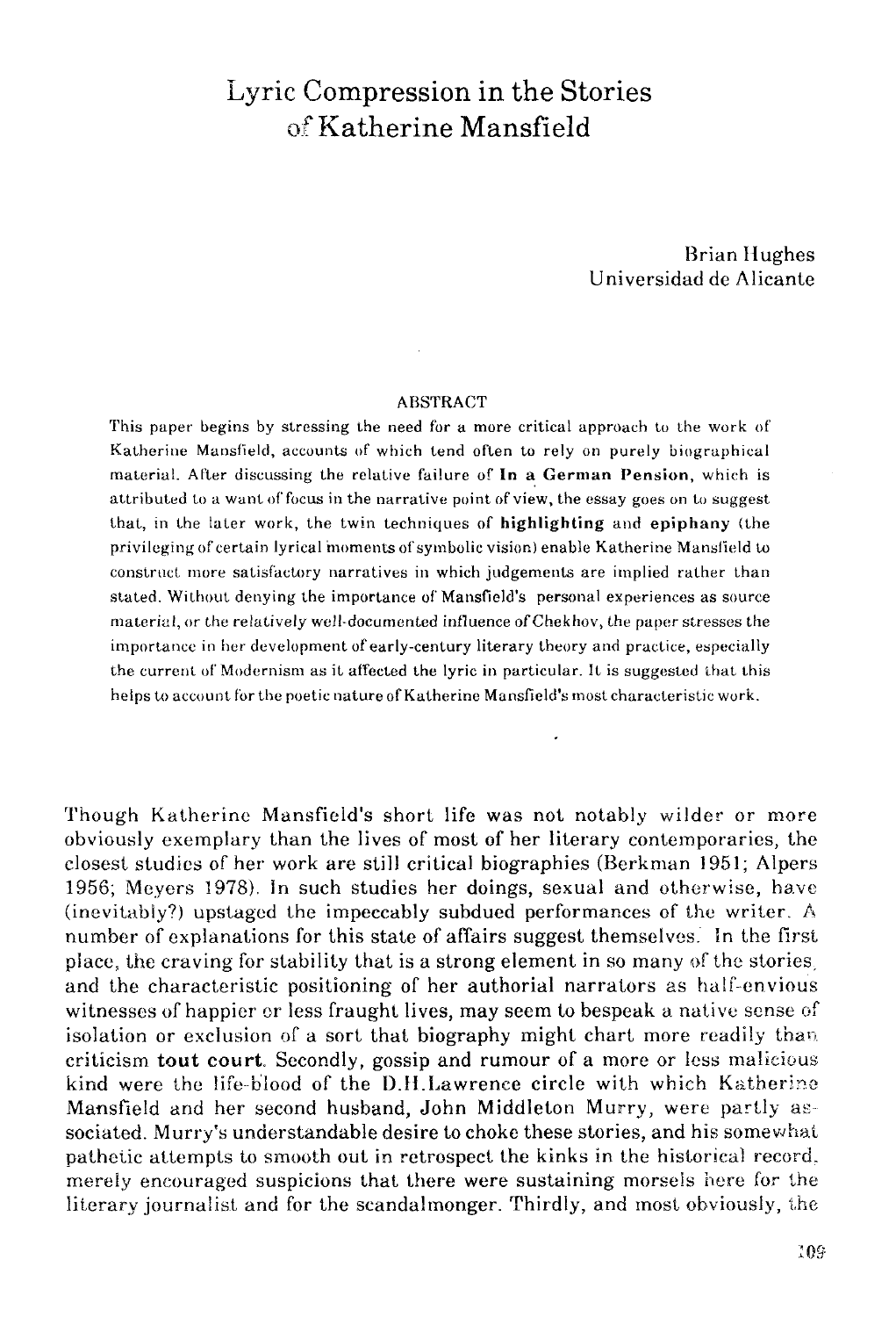tragic shortness of Katherine Mansfield's life and the supposedly romantic nature of her fatal illness played their part in turning life into legend: to die of consumption at thirty-odd will not ensure a writer a place in the Pantheon, but it has an undeniable effect on the way the work can be marketed.

There is a further point to be made. In our own time, the vogue for Women's Studies and the official status of feminism as a critical methodology have ensured a second hearing for more neglected writers than Katherine Mansfield. The various women's presses provide a divisional H.Q. for embattled women writers who see themselves as mounting an assault on the previously maledominated territory of official 'Literature.' Rewarding alternative views of the female mind and its relations with literary creativity have emerged; there is more than mere debunking of male vanity going on in books like **The Mad woman in the Attic** or **The Female Malady** and **A Literature of Their Own** [1]. Still, much that is third-rate gets through, enervating tittle-tattle passed off on an eager public as ideological subversion and challenging analysis. Such an offering is Ida Baker's **KM: The Memories of LM** [2|.

Here, the enticements of mild erotica, spiced with dark hints of lesbianism, were sufficient for the Virago Press, who in 1985 reissued the memoirs of Mansfield's companion and dogsbody, 'LM,' complete with a florid introduction in the choicest **Cosmopolitan** prose.

As an antidote to such literal-mindedness and morbidity, the recent publication of the letters is a welcome piece of scholarship[3]. The only problem is that these letters may have the short-term effect of further postponing appraisal of the work until revelations about the life have been exhausted. In bidding her readers listen for (and to) the squeaking of the famous laundry basket, Katherine Mansfield was directing us to hearken to the overtones and undertones of her writing rather than to the splash caused by the public washing of her dirty linen. The reader of her stories can usually ignore the stridencies of her wayward prívate life. The details of the indiscreet pregnancy that took her to Germany are a case in point. Of the authors I have mentioned, Sylvia Berkman is almost alone in restricting her account of **In a Germán Pensión** to the themes and techniques of the stories themselves. She sees the promise of these vignettes, but shrewdly points out that

the writer intrudes with lavish comments. The reader is constantly distracted by the supercilious British voice condemning the gross stupidity of German Burgher life, which is already sufficiently condemned by the very harshness of the presentation (Berkman 1951, p. 42).

This was sufficiently obvious to the writer herself, who, when reluctantly yielding to pressure to reissue the stories, remarked that they were "nothing to be proud  $\sigma$ [ $4$ ]. We are now, not infrequently, urged to read them for their freshness and cleverness, or for the buoyancy and truth to life of the characters, as though these factors could somehow induce us to overlook the sneering tones of the priggish and occasionally vindictive narrator. Clearly this will not do. If we wish to understand what it is that makes Katherine Mansfield's later work excellent, we must begin by seeing why the early collection fails.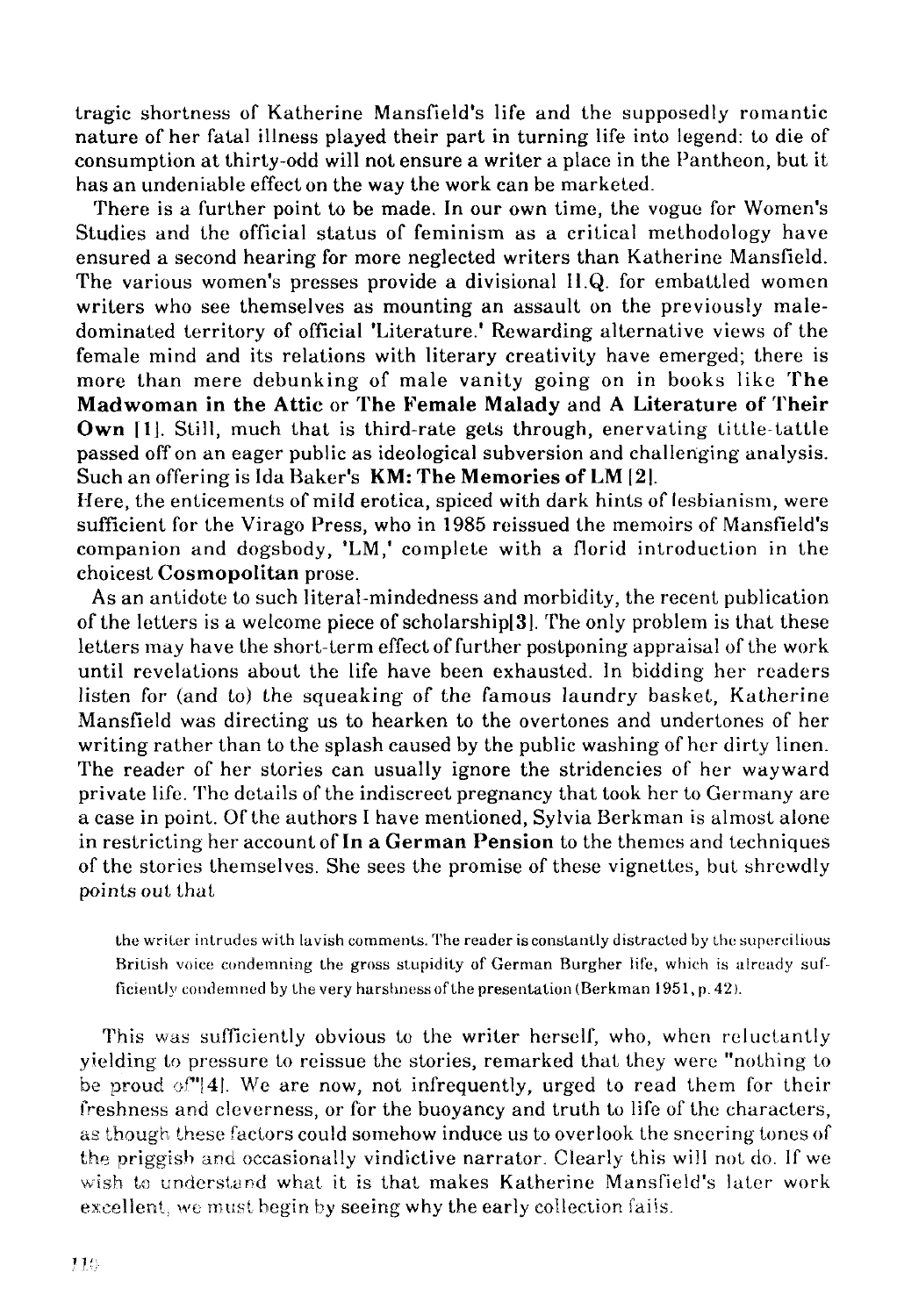Here, her own critical perspicacity comes to our aid. Discussing what she saw as the failure of Dorothy Richardson's work, she seized on the accumulation of unjudged detail as the major fault, and wrote:

Until these things are judged and given each its appointed place in the whole scheme, they have no meaning in the world ofart 151.

Jn the stories of **In a Germán Pensión,** such judgement is rarely available. The decisions have all been taken in advance and the reader is swamped in a magma of prejudice, snobbery, jingoism and undirected anger. In the face of so much contempt it is beside the point to dwell on the allegedly delightful characterisations of Frau Fischer, Frau Oberregierungsrat or Herr Rat. These sketches are spiteful and malicious, the statement of their author's anti-Teutonic sentiments and personal vexations rather than the achievement of any clearly conceived satirical design.

Still, Murry was perfectly right to point out that

an author, having once deliberately printed a book, could not disown it in that way ... Moreover, by refusing to republish it, she could not annihilate it. In a German Pension was, irrevocably, in existence [6].

I lis further assertion that "it was not merely a good book, but a truly remarkable one to have written at nineteen" is a more questionable pronouncement. Nevertheless there are, scattered here and there among the bad-tempered portrayals of German life and manners, occasional flashes of richer work, gleams from the little lodes of gold buried among the barren rock of the collection.

This is notably the case of the story entitled 'Frau Brechenmacher attends a Wedding,' for here the satire (the postman's vanity, the churlishness of the guests, the predictable excess of beer) contrasts with their sympathetic presentation of Frau Brechenmacher, who gains, in a way that foreshadows the later collections of stories, some insight into the nature of her plight and its universality:

"Na, what is it all for?" she muttered, and not until she had reached hume and prepared a little supper of meat and bread for her man did she stop asking herself that silly question  $(GP, p.39)$ .

The details here are judged ('home,' 'her man,' 'silly question') and it is the judgement made that gives the final words a resonance beyond their sordid occasion:

"Always the same," she said "all over the world the same; but God in heaven -bul STUPID." Then even the memory of the wedding faded quite. She lay down on the bed and put her arm across her face like a child whoexpeeted tobe hurt as I lerr Brechenmacher lurched in (p.40).

In this case, as in 'At Lehmann's' or even certain passages of 'A Birthday' or 'A Blaze,' human conduct is being judged (in the two senses of discrimination and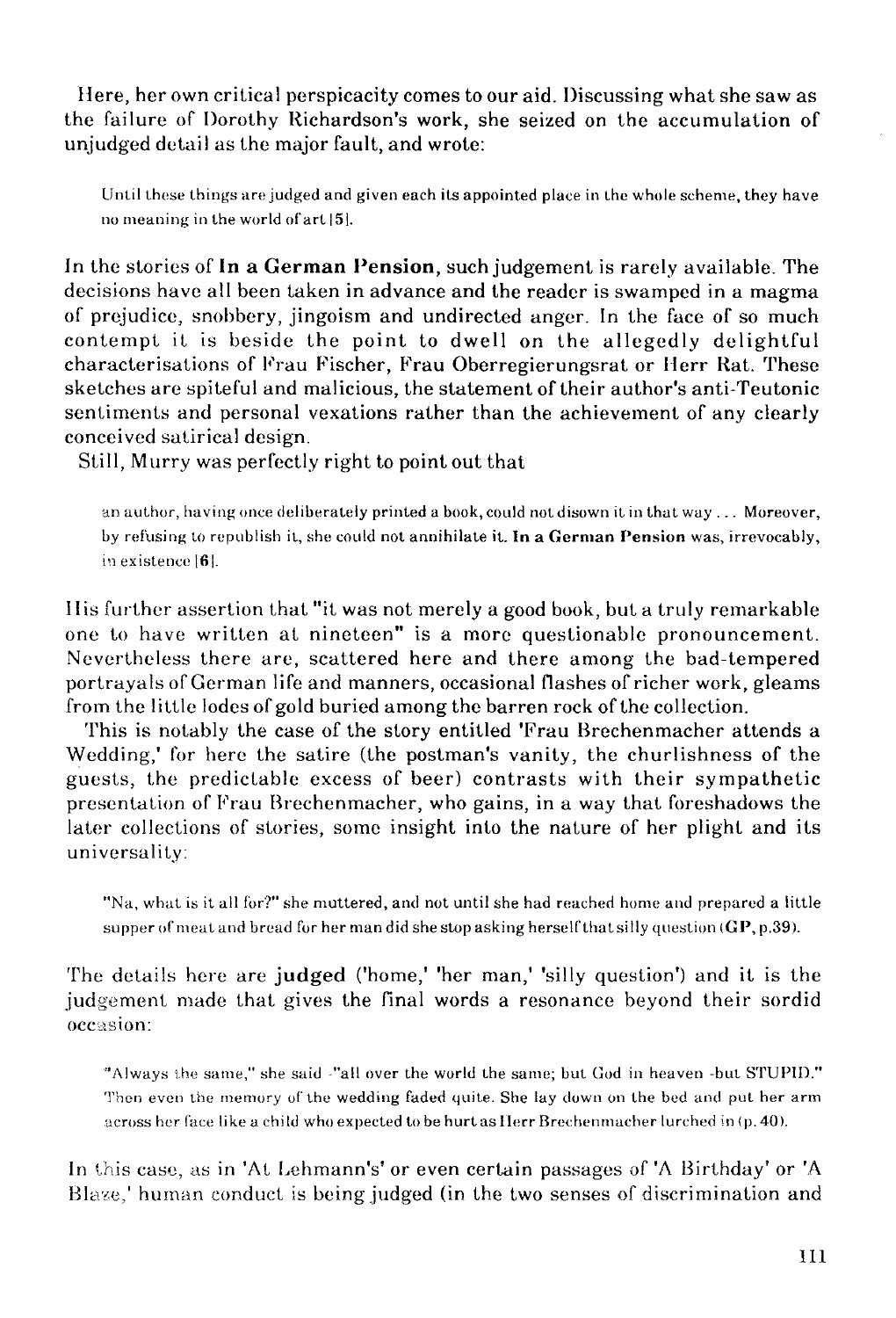dramatisation) by standards more severe but more coherént than those generally available in the collection.

llowever, it is a constant in her work that these standards should be cióse to the imponderable; and this, we might argüe, is because Katherine Mansfield refuses to sepárate her notion of significance from her sense of life as a discrete series of moments of emotional intensity. A letter she wrote to Garnet Trowell, which is contemporary with the stories in her first collection, contains the following passage, which sheds light on such definitions:

Why is it we so love the strong emotions? I think because they give ussuch a keen sense of **Life** -a violent sense of'our own Existence. One thing I cannot bear and that is the mediocre- i like always to have a great grip of Life, so that I intensify the so-called small things- so that truly everything is significant... I like to be able to see the flowers pushing their way up through the brown earth. It is the superficial attitude which kills Art, always. Give Life a little attention, a little enthusiasm -and "Fair Exchange is no robbery," she says, and heaps our arms with treasures|71.

Given this ambition, her problem in the stories was to get the particulars in focus. It is a problem she hardly solves when she writes of the church bells in 'A Birihday': "They stirred something in him, those bells, something vague and tender" (GP, p. 74). On the whole, the vagueness of these stories outweighs the tenderness, and it is not until she turns back to her earlier experience that her wc~k begins to develop the combination of hardness and brightness that is to ch ;racterise it. We may notice in passing how the sentiments expressed chime with both the aestheticism of, say, Dowson or the early Yeats, and the new sensibility later famously expressed in Eliot's half-ironic evocation of "some infmitely gentle/infinitely suffering thing." This suggests that the relative  $f:$ : iture of the early work is owing not only to the intrusion of personal animosity unamenable to fictional treatment, but more decisively to an imperfect assimilation of new aesthetic ideáis grafted on to an apprehension of the world that was already becoming outmoded.

!t is important to remember that Katherine Mansfield carne to maturity at a poriod that witnessed the partial undermining of the oíd Western systems of belief. Undoubtedly one of the reasons for her minor status is that she does not appear to have made any attempt to ehart, in her work, this collapse of the traditional valúes in the arts, politics and religión, and the advent of a new irrationalism, in the last two decades of the nineteenth century and the first two of the twentieth. The great Modernist poets, and Joyce and Lawrence in the novel, were effectinga crucial realignment with which Mansfield's stories seem to have little in common.

But then there is the case of Virginia Woolf. David Daiches, discussing the theory of iiterature that seems to underlie Virginia Woolfs wel! known description of the mental life ("Life is a luminous halo, a semi-transparent envelope surrounding us from the beginning of consciousness to the end") finds similarities between this attitude and that of Katherine Mansfield: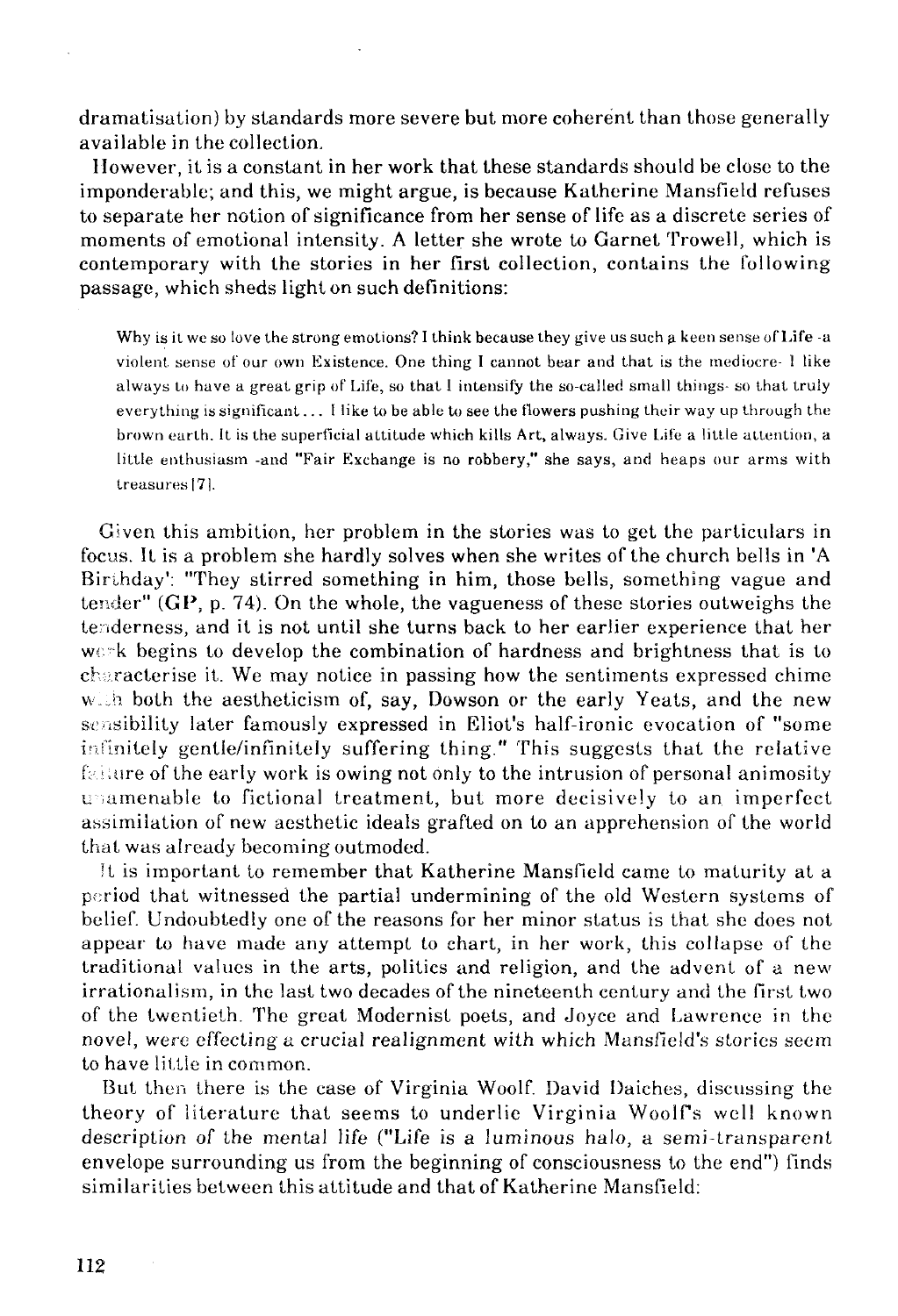It is interesling that when faced with the problem of defining "real lile" Mrs Woolf asks her readers to look within. Katherine Mansfield asked rather for a clearer vision with which to look out. Yet the two procedures are not diametrically opposite, but tend rather to amount to very much the same thing. In practice, what it carne to was this: Katherine Mansfíeld refined herself before lookíng out on lite, while Virginia Woolf refined life before looking out on it. Katherine Mansfíeld regarded her preliminary personal refinementasa clarificationofher visión; Virginia Woolf regarded her preliminary refinement of life as guaranteeing that she would concern herself only with what is important, true or enduring ... So in Virginia Woolf we have one more novelist in whom a purely personal sense of significance replaces the sense of significance supplied by a tradition[8|.

Daiches thus suggests that Katherine Mansfíeld, though sceptical about certain prevailing values, nevertheless contrived to make the idea of value central to her writing. The "preliminary refinement" may indícate a conviction that refinement was necessary in a world in which everything else was becoming more and more relative, so to speak. This, however conservative, would further suggest that her sensibility was becoming attuned to the developing aesthetic of Modernism; though Joyce's departures from traditional conceptions of the novel were far more radical than anything Katherine Mansfíeld aspired to, his notion of the "epiphany" and its deployment in **Dubliners** is not so very different from her use of the privileged moment. Besides, the temper of her writing in her later work is a measure of how deliberately she resisted such other contemporary models as Arnold Bennett's crude realism or the whimsy and sentimentality of the characteristic writers of the "Mauve Decade." Indeed, both are styles that she had parodied. Such a minglingof ironic distance, emotional subtlety and a vague sort of idealism brought her closer than she probably realised to the sensibility of Kliot, whose poetry she disliked as she made clear in a letter to Virginia Woolf:

The poems look delightful but I confess I find them unspeakably dreary. How one could write so absolutely without emotion- perhaps that's an achievement (Meyers 1978, p. 203).

The dreariness does not seem to have bothered her in the case of Chekhov, whose influence on her work is so often pointed out. Though this influence was invaluable in showing her the potential of mingling psychological realism with the symbolic use of natural elements, it is important to remember that she could have found these resources similarly exploited in any of the western exponents of Naturalism. It is worth considering the possibility that the peculiar blend of intensity, lucidity and dread in Chekhov's work was, at some level, a consequence of his living on time borrowed from his consumption, and that Katherine Mansfíeld, similarly stricken, was drawn as much to the fellowsufferer as to the Master. At any rate, though both writers habitually represent the ways in which very ordinary lives are thwarted and smail ambitions are frustrated, there are important differences in conception. To put it perhaps a little too bluntly, Chekhov's ironies are ironies of circumstance and Mansfield's are ironies of character: the Russian seems to work from a notion of undifferentiated fatality, whereas the New Zealander undertakes to explore the ramifications of the idea of personal destiny.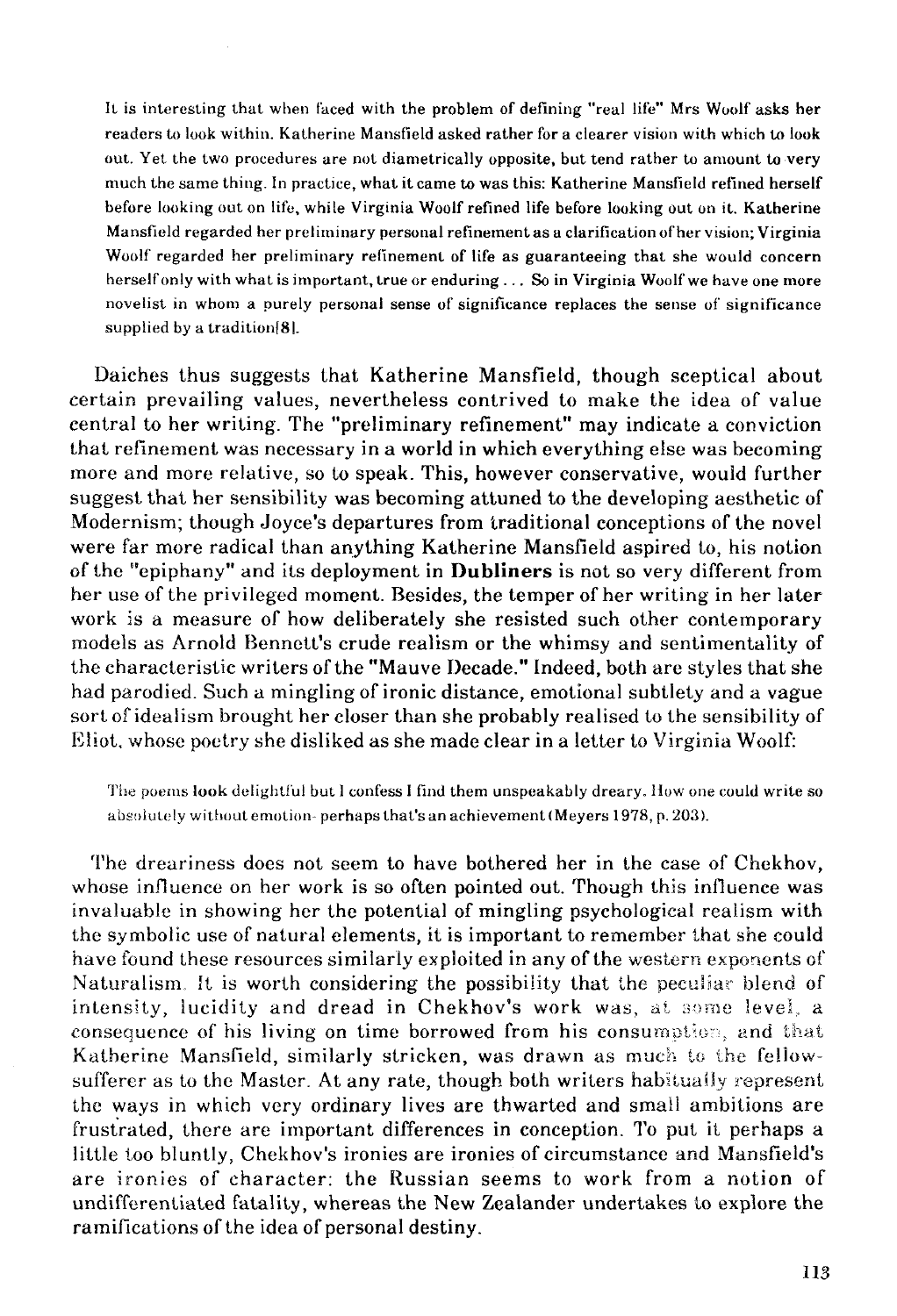This is not, of course, to deny that Katherine Mansfield makes abundant use of the effects on her heroines and héroes of the wider circumstances they move among. She is acutely aware of the rigidity of the social structures, as is made very clear in stories like 'Life of Ma Parker,' The Lady's Maid,' 'Bank Holiday,' 'Mr Reginald Peacock's Day,' "The Little Governess' or "The Garden Party' itself. But there is always something else, generally the concentration on a particular defect, the focussing on an abnormal receptivity or an unusually exacerbated nervous or aesthetic condition, which determines the dénouement. If one accepts that these stories deal with what W.E. Williams, echoing Chesterton, calis "the tremendous trifles of life"f9| it is only in the sense that nothing shattering ever happens in them. Nevertheless, the best stories are aglow with alertness, radiant with accrued insight into the significance of judiciously presented experience of the ordinary. ("Felt life" is perhaps the phrase that comes to mind here: inevitably, Henry James's shadow hovered over every English novelist of the period). In the presentation of the characters, despite the presiding coolness and distance of the narrative voice, there is a curious alternation between their unconscious self-exposure and the quick imaginative sympathy implied in their creator's devoted attentiveness to their plight, however blind, wilful, selfish or pusillanimous they may be as individuáis.

This dualistic treatment of characterisation is matched by a similar ambivalence towards the range of the characters' choices. It is noticeable that many of the stories centre on moments of crisis signalled by a kind of lyrical intensification in the writing itself. Such moments are of two main sorts:

firstly, moments of concentration and condensation, Baudelairean occurrences of lyrical symbolism invariably accompanying a character's sudden perception of correspondences, or more often discrepancies, in the nature of things;

secondly, moments of what, for convenience, we may cali "highlighting", meaning by this the expansión of a character's awareness to include simultaneously aspects of external and internal reality, so that the gap between narrator and character is narrowed if never quite closed.

We may think of the former as being allied to Joyce's notion of the **epiphany**  but the essential point, in my view, is to notice that both these techniques, like Joyce's epiphanies, are properly poetic in their operations. They are probably responsible for the ascendancy of the lyrical over the prose of **telling** that seems characteristic of the best stories. As an example of the kind of thing I mean, we might consider a well-known passage in 'Bliss.' It comes when Bertha and the fascinating Miss Fulton detach themselves for a moment from the brilliant, brittle set of aesthetes at the dinner party to share the contemplation of the pear tree in the garden:

And the two women stood side by side looking at the slender flowering tree. Aitbough it was so still it seemed, iike the llame of a candle, to stretch up, to point, to quiver in the bright air, to grow taller as they gazed- almost to touch the rim of the round, silver moon. How long did they stand there? Both, as it were, caught in that circle of unearthly light, understanding eaeh other perfectly, creatures of anolher world, and wondering what they were to do in this one with all this blissful treasure that burned in their bosoms and dropped, in silver flowers, from their hair and hands? (Bliss, p. 106).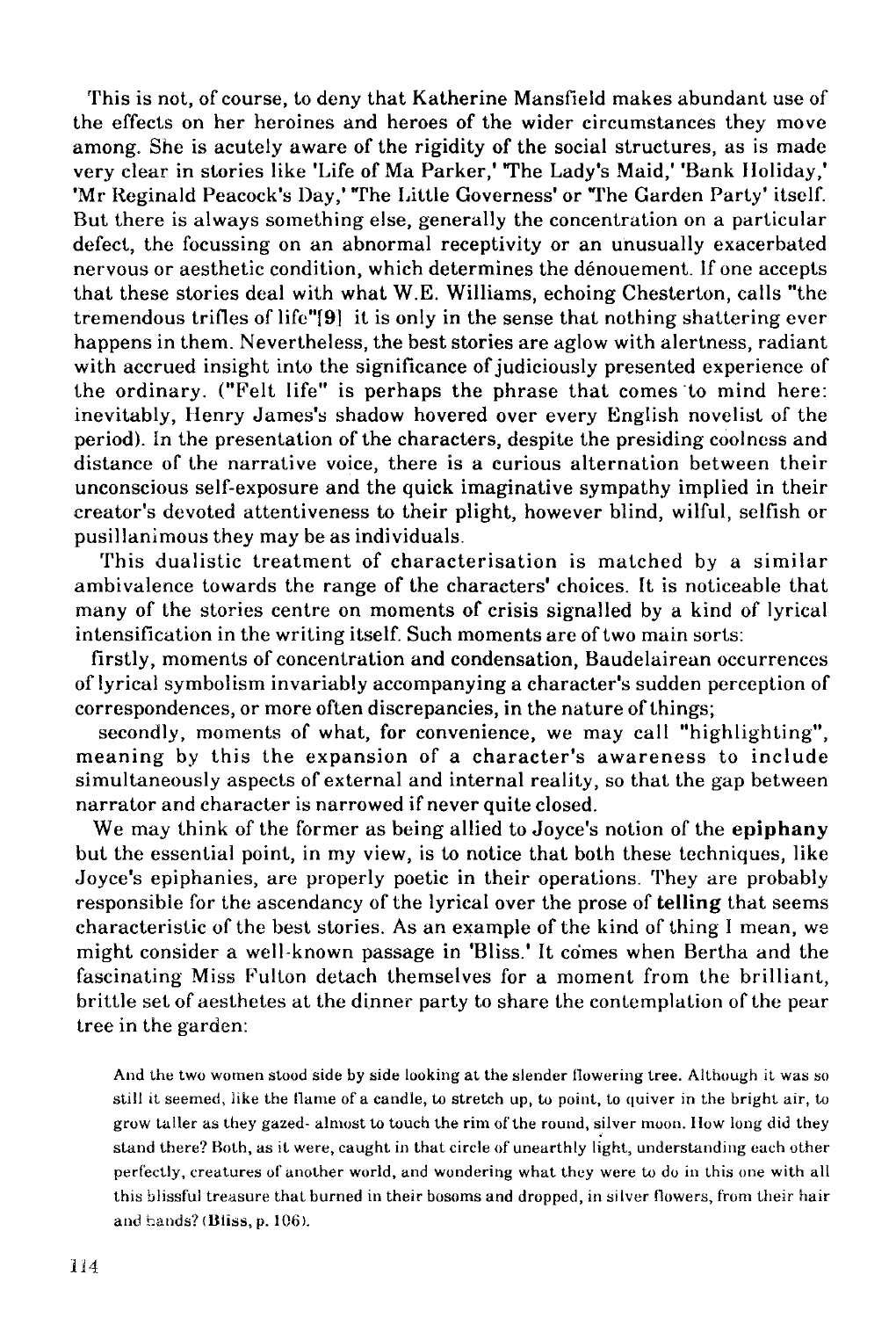This moment of rapture, the meeting of two gifted minds in the contemplation of beauty, functions quite as Bertha had hoped; the fact that she is deceived (as we are) in Miss Fulton, though it complicates the meaning of the moment, does not disturb its ideal nature. Rather, the irony at the end is directed at Bertha and her romantic notion of the perfection of human love and friendship: her art of Hving is as false as the art of her dilettante friend, the poet, for it is the wrong construction she has put on the shared moment that mars the experience for her. Her disappointment and her panic at the end contrast ironically with the description of the pear tree that stands "as lovely as ever and as full of flower and asstill."

The intensity of this moment thus provides an implied standard of judgement, though its very isolation and the uncertain status of the ideal world glimpsed through it provide one source of the irony that plays such an important role in Mansfield's stories. There is a similar moment in 'Prelude,' again involving two women and a tree, and again poised between lyrical contemplation and a worldly-wise or disillusioned detachment. Linda and Mrs Fairfield, taking a turn in the garden, are struck by the great aloe, and we are taken into Linds's consciousness where the tree is metamorphosed into a great ship:

How much more real this dream was than that they should go back to the house where the sleeping children lay and where Stanley and Beryl played cribbage (p. 54).

This for Linda is the point. Ailing, indifferent to her children, bored with her good-natured simpleton of a husband, she finds at moments like this an answer to the questions that nag her, though it is an answer bristling with ironies. She stores these memories as the most precious things life offers, but is prepared in the next breath to relinquish life as itself finally absurd. Meanwhile, for the reader, it is patently absurd that while Linda has been having her vision, her mother has been wondering how much jam they will get from the fruit trees. Linda takes refuge in laughter, but her creator is clearly aware that the vision and the jam ought to be somehow compatible. (1 feel it is right to add here that, in my understandingof it, irony is always **initially** a movementof severance; but to consider it finally a forcé of dislocation and disruption is a much more recent, and as yet incompletely examined, idea. In the present case, our judgement of Beryl and Kezia depends on our responding compassionately to the moment and its aftermath).

A similar point is made in another story involving these characters In 'At the Bay," Linda progresses from desultory contemplation of sunlight on the flowers to a sense of the fleetingness of life. But this time the solemnity of the perception, which if unchecked could lead to trite compassion and sentimental regret, is undercut by Linda's awareness of the difficulty of sustaining the visión. Reflecting on the essential innocence of her husband, apt to appear "a trapped beast" among the subtleties of the intellect or the labyrinths of the personality, she is simultaneously aware that such insights are but respites in a life that seems essentially composed of sudden alarms, unfruitful perplexities and petty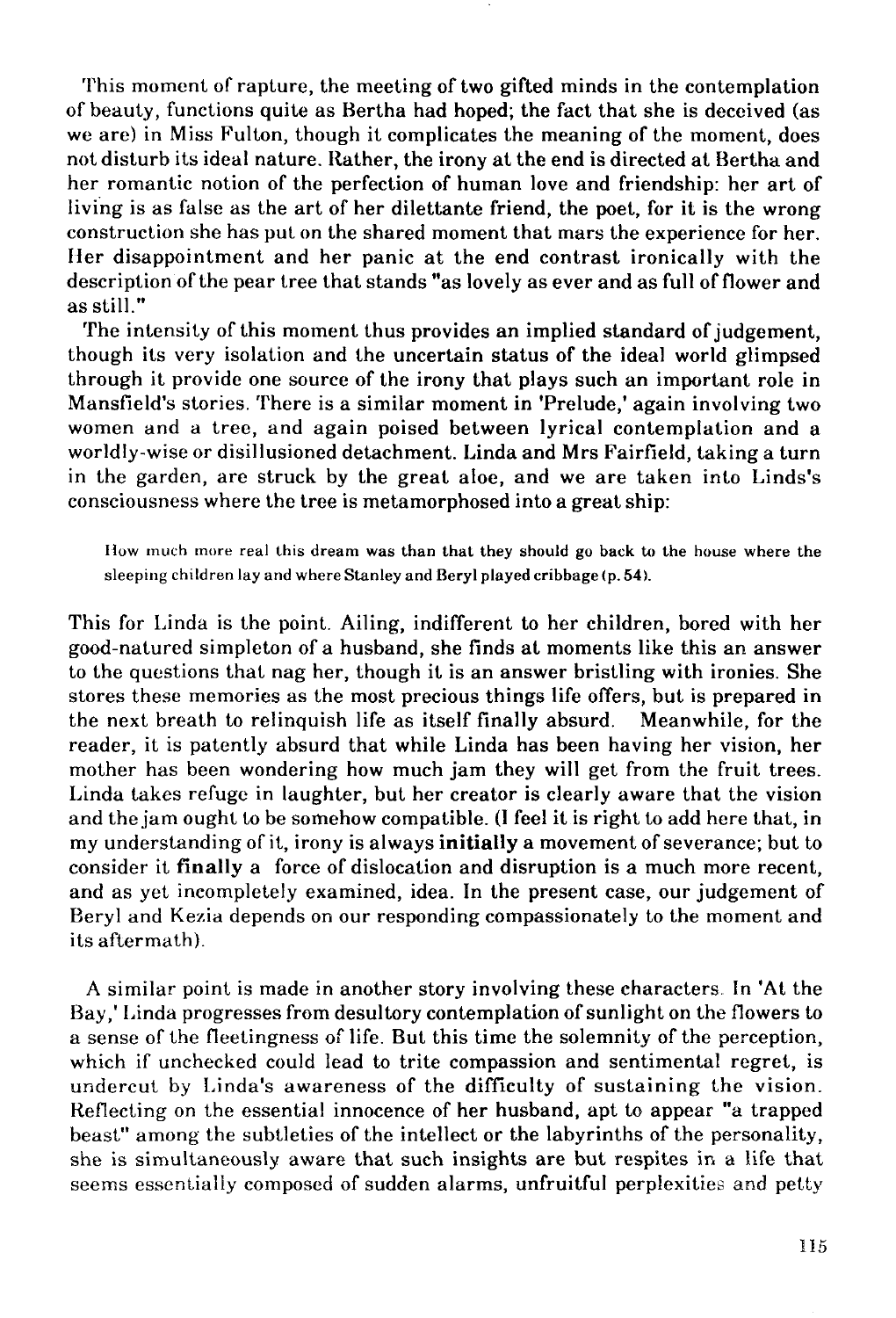domestic worries. This restlessness is the dominant theme explored by the succeeding narrative, presided over by the unquiet sea that laps and questions at the fringes of the characters' consciousness. Section VII makes the metaphor and the question explicit, an effect achieved by the return at this point to impersonal narration. Though the lyrical effects are probably overdone -"lazily flopped the warm sea," "minute ripples iaved the porous shore," etc.- the pertinent sense of universality is achieved. It should be added that there is perhaps a slight feeling of strain in the transition, marked by the change of paragraph, from the exploration of marine life to investigation of human life behind the shutters:

And now there sounded the faintest 'plop.' Who made that sound? What was going on down there? And how strong, how damp the seaweed smelt in the hot sun...( $\mathbf{GP}, \mathbf{p}, 36$ ).

These investigations culminate in the story of Beryl's tussle with the brutal Ilarry Kember; the suggestion is that what goes on in the depths of the human psyche is as nameless and unpredictable as what goes on in the depths of the sea. The story closes on a kind of negative counterpart of Linda's epiphany. The glitter is gone and an enigmatic moon sheds its faint light through the troubled silence of the scene:

A cloud, small, serene, floated across the moon. In that moment of darkness the sea sounded deep, troubled. Then the cloud sailed away, and the sound of the sea was a vague murmur, as though it waked out of a dark dream. All was still (p. 64).

The question is still Frau Brechenmacher's "What is it all for?"

These moments of lyric compression are all static: the narrative flows to and from such points of stasis, which thus lie at the heart of the judgements reached. They constitute the kernel of the stories, the germ from which their moral or psychological 'méanings' grow. On the other hand, the occurrences of what I caí! **highlighting** are mainly dynamic in that they are achieved states of feeling in which the traditional distinction between the subjective and objective worlds, so essential to the act of contemplation or the notion of symbolísm, becomes irrelevant. They are, incidentally, more frequent in The Garden Party than in the **Bliss** collection, though whether this represents a signiñcant advance in Katherine Mansfield's technique is a question we cannot go into here. Significantly, they do not seem to arrest the narrative movement, but rather to confirm the status of character; in other words, if we were previously invited to judge character in relation to the special insights gained at certain privileged moments, we are now to judge events and behaviour in relation to established character. Though this undoubtedly makes for a greater rigidity in the creation of character, the gain in clarity is obvious, since it is now the evolving situation that claims most of the reader's attention. It may also be true that the incidence of sentimentality increases, though this is a different sorí of problem.

To take an example from The Garden Party,' we have the moment when, after "the perfect afternoon slowly ripened, slowly faded, slowly its petáis closed," Laura is making her way to the house of the dead workman with her inappropriate gift of leftovers from the party. Her misery of the morning has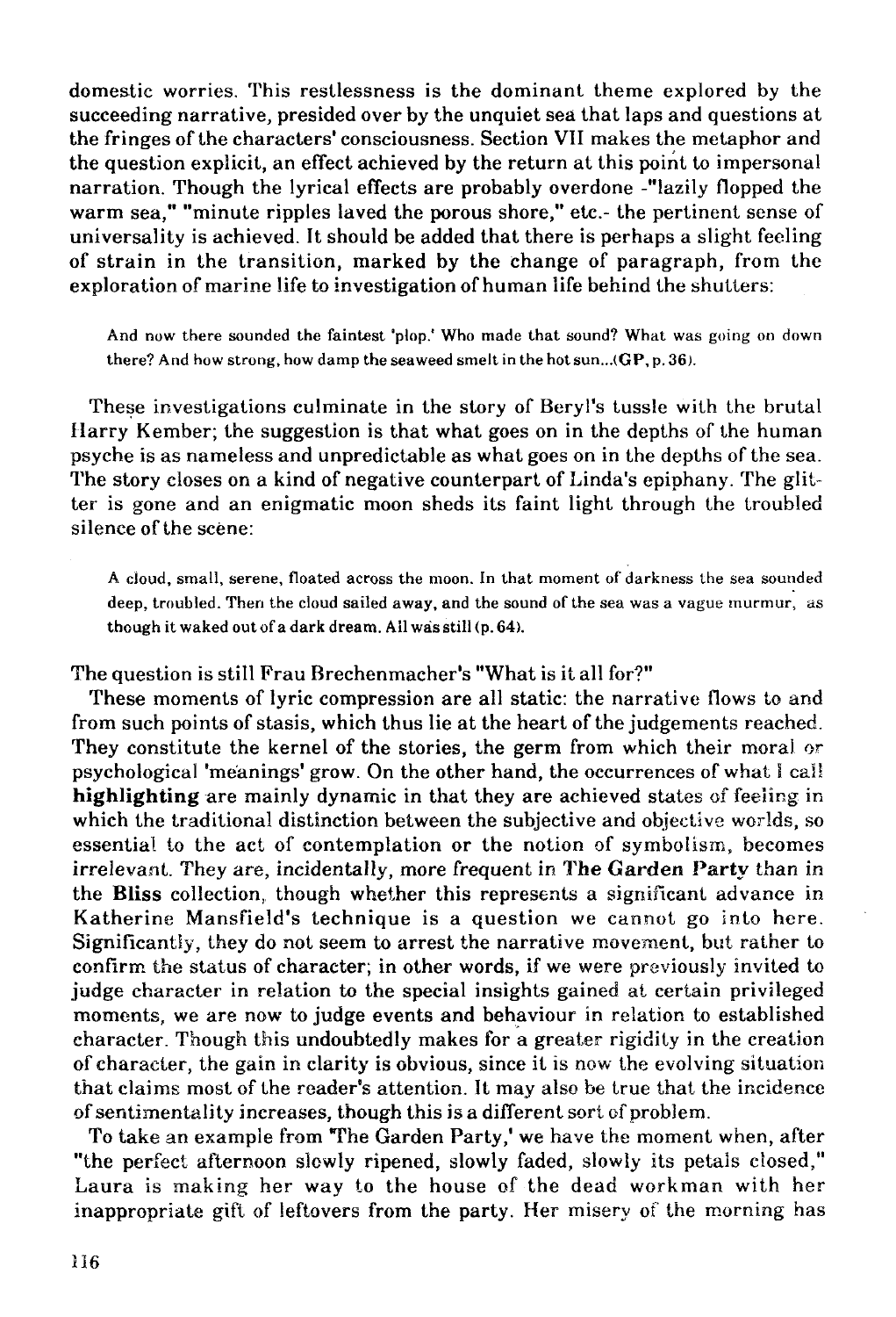quite disappeared, together with her feeling of shame that, in these circumstances, they should have gone ahead with the féte:

Here she was going down the hill to somewhere where a man lay dead, and she couldn't realize it. Why couldn't she? She stopped a moment. And it seemed to her that kisses, voices, tinkling spoons, laughter, the smell of crushed grass were somehow inside her. She had no room for anythingelse. Howstrange!(GP,p.84).

Here, we might say, Laura has entirely internalised the moment of visión; her change of mood is not now the centre towards which the story tends or away from which it veers. It is rather a confirmation **in her own view** of her sensitivity, the mark of a fine scrupulousness. Her character is thus highlighted, illuminated for our inspection. This, of course, is not the same as saying that we are being toid what we are to think of her. Her readiness to deem the dead man happy (in her own sense of blissfully at peace, done with the trials and anxieties of consciousness) overlooks the absurdly casual and violent nature of his death; and her word "marvellous" sorts oddly with the widow's situation. Her inability at the last to say what "iife" is is crucial; but whether the missing word is "mystery" or "selfishness" or "incongruency" or any other term which the reader might supply, what matters is that the question has been raised not by the deft handling of an abstraction, but by the oblique light cast on a character in action. (Yeats's musings on Browning's dramatic monologues are not entirely irrelevant here).

We find another example of such projection inward in the story "The Stranger," when the uxorious Mr Hammond is eagerly waiting for his wife's ship to dock:

The gulls rose; they fluttered away like bits of white paper. And whether that deep throbbing was her engines or his heart Mr Hammond couldn't say. He had to nerve himself to bear it, whatever it was (GP, p. 216).

In my reading of this, the moment of fusion of outer and inner reality is deliberately at the expense of the latter (Eliot in a famous passage has ironised about "the human heart like a taxi throbbing, waiting") and i assume we are meant to notice at the same time the triviality of the simiie preceding it ("like bits of white paper"). The poverty of the imagination thus implied helps prepare the way for Mr Ilammond's absurd and selfish grief over his wife's fancied infidelities. This would make the story's closing sentence not poignant but mawekish, and the apparently casual detail crucial:

Spoiil their evening! Spoilt their being alone together'They would never be alone together again (p. 230).

i shali notice just one further instance of this highlighting: it is when Ma Parker asks her little grandson whose boy he is:

And a little voice, so warm, so close, it half stifled her -it seemed to be in her breast under her heart-laughed out, and said, "I'm gran's boy!" (GP, p. 149).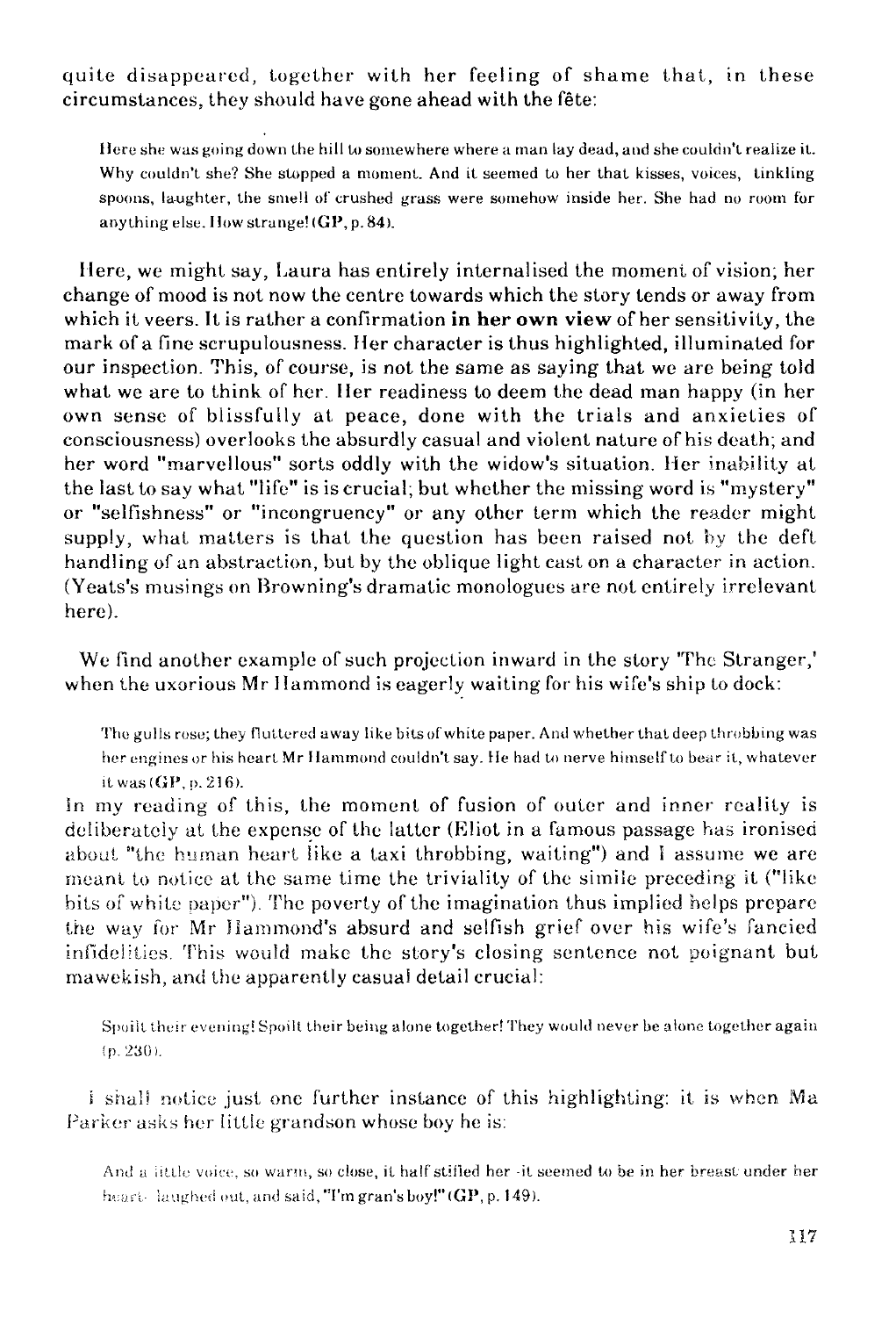The sentimentality of this cannot in fairness be attributed lo the grandmother or the child, ñor is it adequately catered for by the narrative environment. We must therefore assign il to Katherine Mansfield. The superimposition of the external upon the internal voice is a risky undertaking, which, as we have seen, requires lyrical or ironic pointing. If the passage works at all, it is because Ma Parker's personality is strong enough to override authorial misjudgement and because her heroic striving against the bleakness of her eircumstances, which is central to the story, pits the "warmth, breast and heart" image against her final confrontation with emptiness:

Ma Parker stood, looking up and down. The icy wind blew out her apron into a balloon. And now it began to rain. There was nowhere (p. 153).

It would be unwise to conclude from what I have said that Katherine Mansfield's stories progress from disillusionment to sentimentality, though the increasing concentration on the inner life certainly in volved a risk that her distancing devices do not always manage to keep in check. Ñor do 1 mean to imply that the various components of her technique were in constant free variation. But I do believe that the two techniques of epiphany and highlighting are solid stylistic gains and that they underlie some of her finest and most characteristic effects. Both techniques, as I have tried to show, consist in isolating privileged moments of insight, normally associated with brilliance or illumination, and often involving an ironic judgement that may be either simple (incompatibility between two views of the same situation, thwarting of a character's expectations) or complex (ambiguous treatment of the symbol as symbol, thwarting of the reader's expectations). In any case, the values such judgements support remain ineffable, in accordance with Katherine Mansfield's scrupulous sense of literary tact and, probably, with her own sceptical view of life. Both techniques are derived from the poetic image. Katherine Mansfield, as her letters as well as some of her stories show, was instinctively given to gush, and so stood, more than most writers, in need of techniques that would sharpen the focus of her emotional insights. No account of her stories that does not bear in mind her exposure to early century literary theory and practice can be satisfactory; and it is certainly relevant to this brief consideration of her work that the Imagist/Modernist aesthetic to which they pay distant tribute was primarily developed in the lyric of her time.